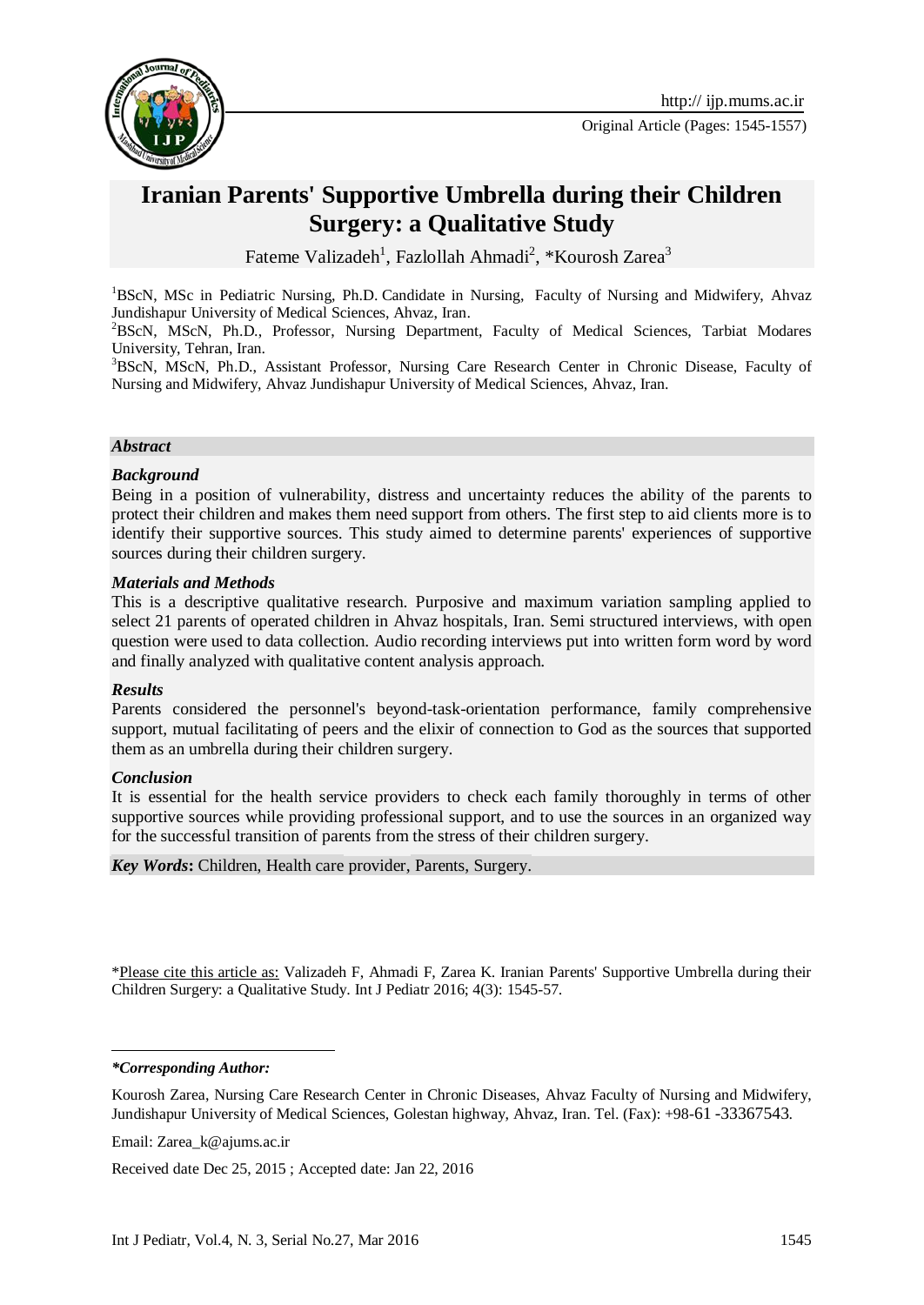# **1- INTRODUCTION**

The philosophy of family-centered care considers the client including both patient and family (1) and its objectives is to keep the integrity of the family and to provide individual care for each child (2). Parents are expected to be able to support their children during the hospitalization. However, when natural care is disrupted for reasons such as being in a vulnerable position and feelings of worry and uncertainty, the ability to support is also impaired (3). Child's surgery raises parents' emotional and mental efforts that should be allocated to the child care (4). In such situations the natural needs of parents like eating, resting, health, mental and psychological needs and economic conditions change (5). During their children surgery and pain, parents are challenging with complex emotions such as worry, distress, fear, frustration, depression (6) and anxiety (7). These reduce the ability of the parents to respond to their children emotional needs, to help children to apply effective coping strategies (8) and to fulfill their other tasks including subsistence of the family and decision-making (9). Moreover, parental anxiety is associated with increased anxiety in children (10) and leads to the weakness of surgery consequences (11, 12). The situation makes it necessary to find ways to prevent and minimize the development of the feelings towards negative experiences (13). In other words, although the family is the primary source of support for the patient, the families themselves need to be supported by others to provide such support (14). Aein et al. (2009) study confirmed the need of the mothers of the hospitalized children with chronic illnesses to the support and information (15). Identifying supportive sources is the first step to receive more support for the clients (16) and helping children and their families to cope with surgery stress is one of the main

responsibilities of nurses (17). Studies have shown that most mothers need to be supported by nurses in order to satisfy their needs and caregivers must have a close relationship with them to recognize and meet their needs because some parents are unable or unwilling to express their needs which can have an adverse effect on child care (18). Furthermore, the amount of love, care, respect, attention, companionship and help that a person receives from another person or groups of people, such as family members, friends and other important people involved in their life is defined as social support (19). The study on supporting the family members waiting for the patient surgery by Sadeqi et al. (2014) showed that satisfactory reciprocal interactions with families, relatives of other patients, and professional caregivers would have positive effects such as family satisfaction and less stress during the waiting time for surgery (20). In order to facilitate parents' coping with their child surgery it is highly important for the nurses to have a deep understanding of subjective experiences of the parents and their perception of the received support. It is also particularly important for the nurses to know key cultural differences that might affect such experiences (12). Given the importance of this issue and with regard to the fact that no qualitative study has surveyed the issue so far in Iran, this study aimed to determine the supportive sources of parents during their children surgery.

# **2- MATERIALS AND METHODS**

 This qualitative descriptive research examined the lived experiences of parents of being supported during their children surgery. The research environment consisted of two pediatric surgery wards and five adults surgical wards (where children surgery services were provided too) at hospitals associated with Jundishapur University of Medical Sciences and two private hospitals in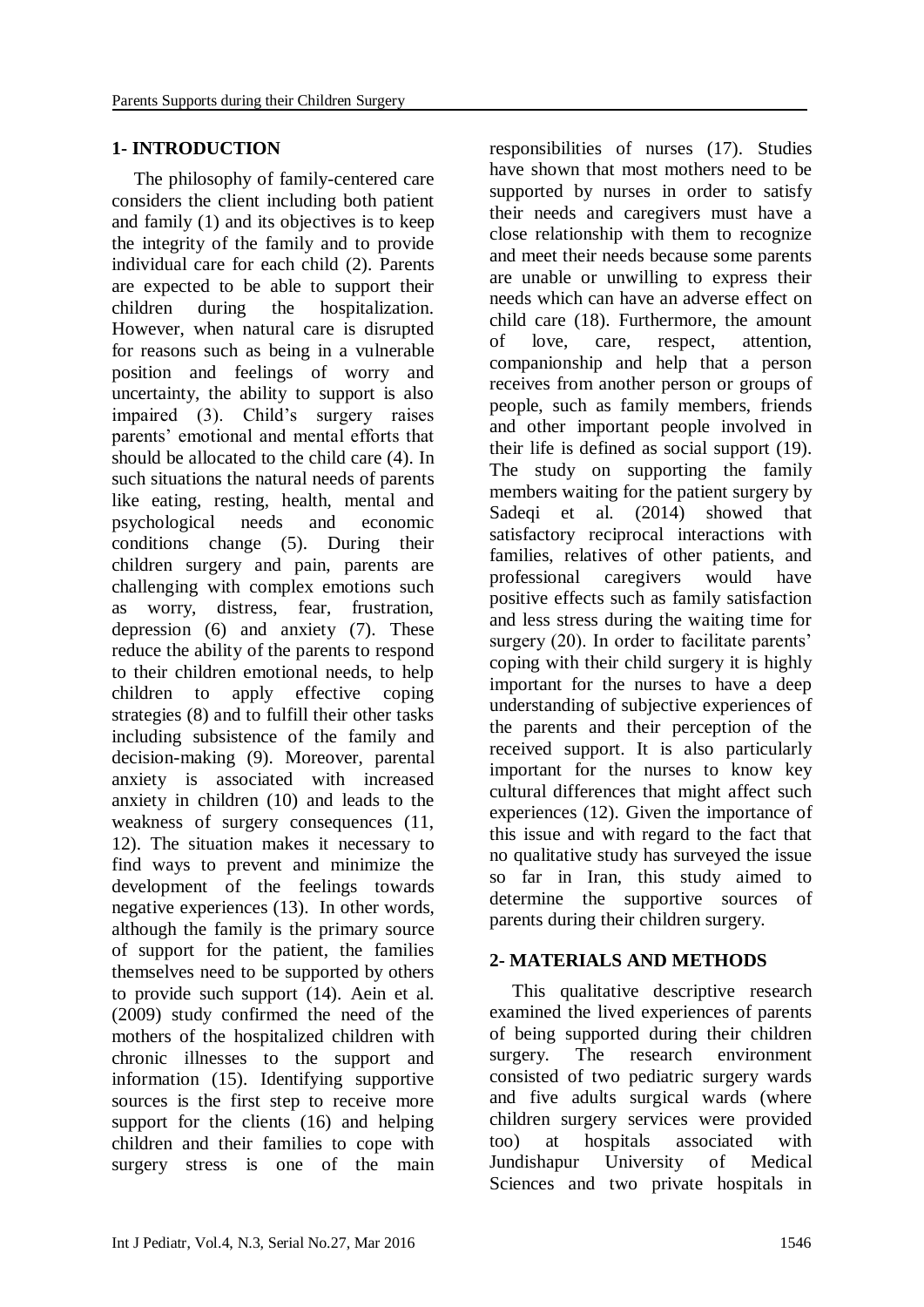Ahvaz. The participants were 21 parents. A purposive sampling technique was used to select participants for the study. In order to get detailed information and a deep and rich understanding of the various dimensions of the phenomenon under the study, maximum variation was applied in sampling, this means that participants were selected from both genders, with different education and ages and having operated children of both genders and different diagnoses. Parents were included in the study if their 6 to 12 year-old child was hospitalized after abdominal surgery and tend to participate in the research and expressing their own experiences. The parents with communication disorder and who can't communicate in Persian were excluded from the study. Sampling lasted since June 2014 to June 2015. The sampling was finished by the completeness of the data; in other words recruitment and data collection continued until new themes were not emerged from the interviews.

# **2-1. Data collection**

After institutional approvals were obtained, each participant who met the criteria for inclusion was discussed about the purpose of the study then parents were asked whether they tended to participate in the study and informed that their talks would be treated confidentially. The participants were assured that the researchers did not have any affiliation with related hospitals, the participation was voluntary and they could withdraw at any time of research or call for the elimination of the received information without any consequences. If the parents indicated willingness to participating in the study, the procedure and audio taping were explained. Written consent was obtained from the parents. Demographic data including age, education level, job, child gender, and types of surgery were collected and the time and place of interview, chosen by the parents, was coordinated with them.

# **2-2. Interviews**

The interviews were conducted on the second to tenth day after the surgery day of each child. The interviews took place in the conference room of the wards and the participants' house or workplace. The average duration of interviews was 60 minutes, depending on the parent's discussion and stretching in response to the questions. Interviews started with an opening question permitting the parents to describe "the sake why the surgery was performed" followed by an open question about their "experiences when their child undergo a surgery". After that, the following questions were asked according to the study aim. "What conditions or who made the experience of your child surgery more comfortable for you?", "How were you supported?", "What were the effects of the support?" The other questions were raised based on the participants' words and by considering the purpose of the study. Exploratory questions like "What do you mean?", Could you tell me a little more about that?" and "How did you feel when . . .?" were frequently asked throughout the interviews to clarify and deepen the concept of the interview. At the end, participants were asked to tell if there is anything they like to indicate; finally the phone number was exchanged to next necessary contact about the research subject. All of the interviews were recorded using a digital MP3 player device.

# **2-3. Data analysis**

Data were analyzed using content analysis (21). First after each interview its content was typed word by word with the Word software and saved as Rich Text Format to using in MAXQDA- 10 software for data analysis. Then the interview read and reread to ensure familiarity with the data and to have a common understanding of the actual parents' discussions pertaining to the goal of the study. After that, the text was read again in search of words or, sentences which describing parents'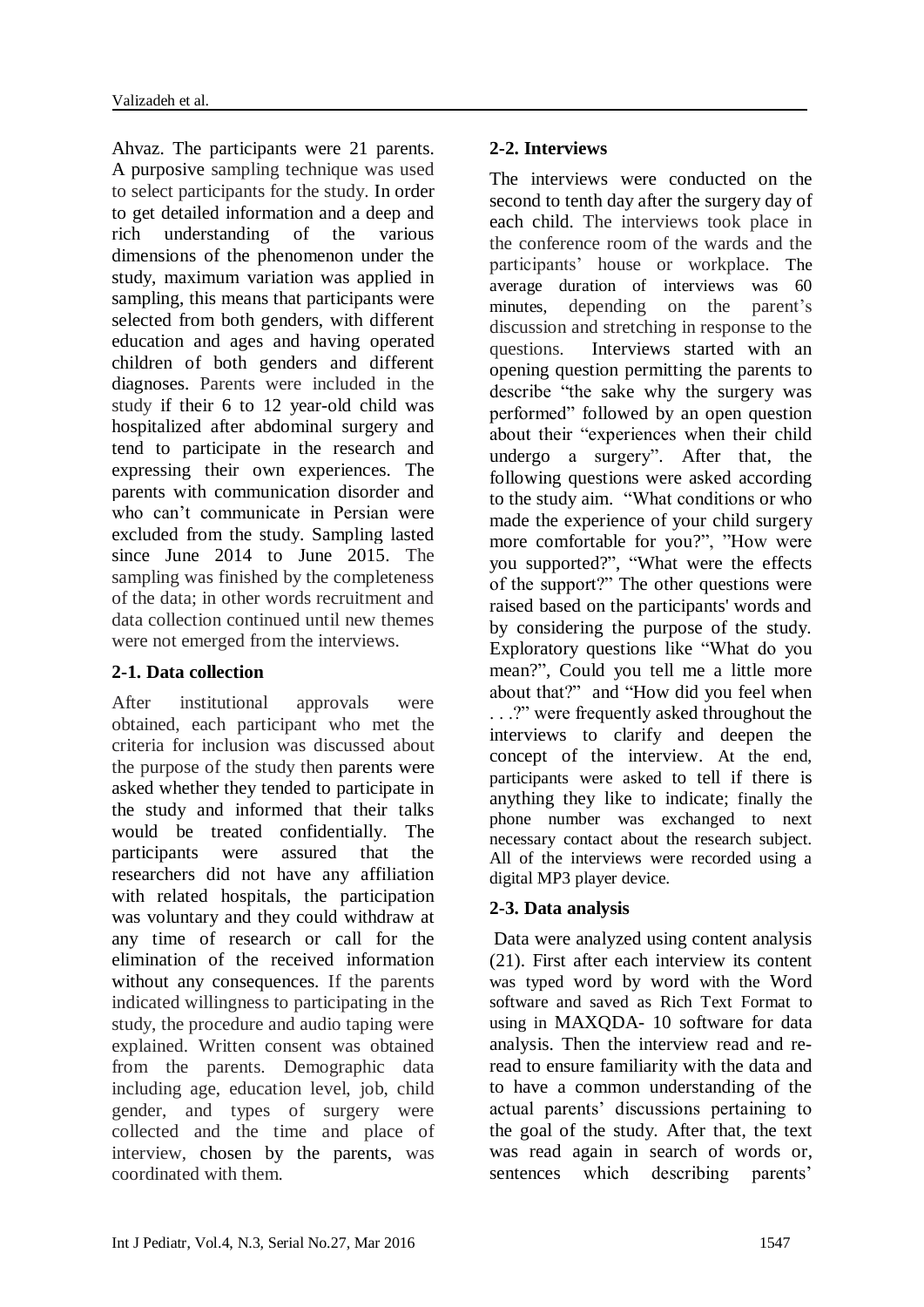experiences of being supported during their children undergoing surgery. Then these words or sentences were condensed into meaning units and the initial codes were extracted. The data was reduced by collecting meaning units with the same or similar codes together. The reduced meaning units with the condensed the inductively formed subcategories function in this process as tools to thinking. The subthemes were abstracted in four themes. The process of abstraction continued until achieving the ultimate theme. The obtained data from each interview was a guide to next interview and were compared with each other and this process repeated for each interview to the last interview. In order to facilitate data analysis, sorting, and constant comparison and recovery of the quotations MAXQDA- 10 software was used.

# **2-4. Trustworthiness**

In order to provide results credibility, transferability, conformability and audibility the following actions were taken.

- Individuals were selected to participate in the study with maximum diversity in the personal characteristics such as gender, age, education level, past surgical history and the child diagnosis.
- The researcher ideas and assumptions were determined before the research starting.
- Some of the transcripts, codes and themes were reviewed by participants to confirm the compliance with their experiences.
- Some of the codes and themes were reviewed by two peers and also two external checker and their comments were considered.
- The extracted codes and themes were discussed by research team to achieve an agreement.

• The study procedure was fully explained to enhance the transferability of the findings

# **2-5. Ethical considerations**

The project was approved by the Jundishapur University of Medical Sciences (Ahvaz, Iran) (No. CDCRC-9306) and its Ethics Committee (ID: ajums.rec.1393.205).

# **3- RESULTS**

 Participants were 16 mothers and 5 fathers. They were 26–47 years old (Med = 35); their education level was in one case was illiterate, 8 elementary school, 8 high school and 4 academic. Fourteen participants had previous experiences of their own surgery and five had experiences of their child surgery. Their children were fourteen boys and seven girls that being operated with different diagnoses such as appendicitis, intussusceptions, volvulus, intestinal adhesion, hernia, abdominal blunt trauma and splenectomy.

Personnel's beyond-task-orientation performance, family comprehensive support, mutual facilitating of peers and the elixir of connection to God were the sources that supported parents as an umbrella during their children surgery. This perceived supportive umbrella helped parents to overcome their stress and to provide good care for their children.

# **3-1. Personnel's beyond-task-orientation performance**

According to the participants' experiences, providing responsible care, appreciating parents' participation, empathy and constructive communication and flexibility by the professional caregivers leads to the participants' sense of beyond-taskorientation performance by the personnel as well as their sense of receiving humanistic care.

# **3-1-1. Providing responsible care**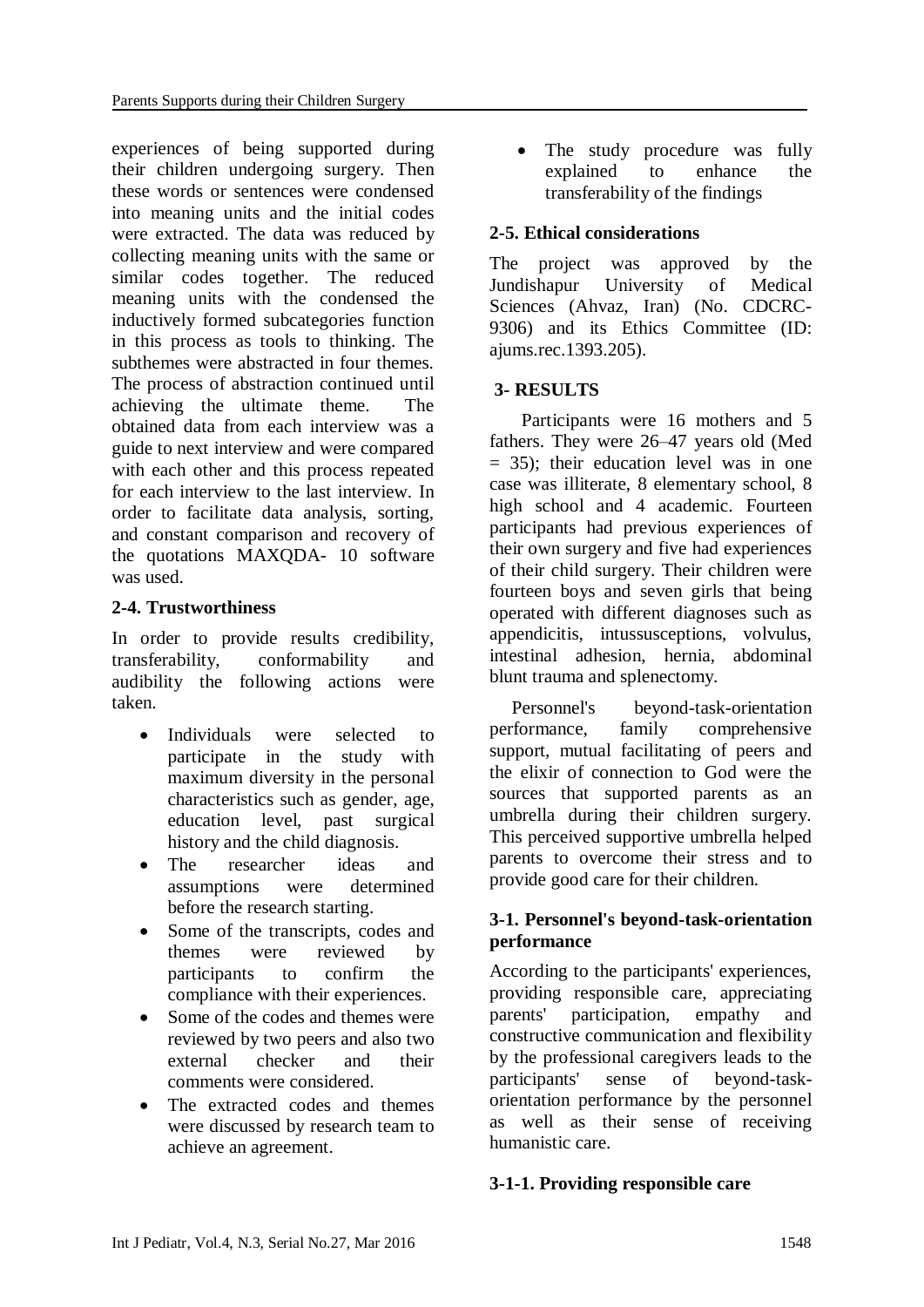Most parents believed that responsible care of their children had priority over their own needs. In other words, the assurance of responsible care of children was a kind of support for parents. According to the results, timeliness of care, pursing the affairs, prompt responses, experience and skills in providing cares by the personnel made the parents feel that their children were safe and receiving responsible care.

A father said about providing timely care: "Everything like serum, medicines and wound dressing was done in time. So I was relaxed and didn't expect them anything else" (Participant 3).

A mother said about the importance of nurses' experiences: "The nurses are very good and experienced. They know their work quite well. That is why I trust them", (Participant 19).

# **3-1-2. Appreciating parents' participation**

Parents believed that it was obviously their duty to accompany their children in the hospital and tried to take care of their children themselves for their comfort. Providing the chance for parents to be with children, educating and providing information to parents about the surgery and care for children, getting help from parents and answering their questions were the behaviors that indicated the personnel appreciated parent's participation in their children care.

A father stated about the parents chance to be with their child in the recovery room: "After the surgery was finished, her mother was told to go beside our daughter and talk to her until she gets conscious", (Participant13).

A father said about the provision of information and training: "I told them that my son was suffering from pain. They saw him and told me his abdomen was bloating and annoyed him. Help him to walk", (Participant 3).

# **3-1-3. Empathy and constructive communication**

Cheerfulness, relaxing behavior, comforting, encouraging and paying attention to the parents needs by professional caregivers led to the sense of empathy and constructive communication between parents.

A mother said about the peaceful behavior and the cheerfulness of the nurses: "I asked the nurses many questions, and they answered cheerfully although they were very busy. They were not bad-tempered or didn't answer harshly", (Participant 18).

A mother said about professional caregivers' consolation and hope: "When my son was ill, I was crying too much. The nurses told me: "Don't cry, he will be fine. We help him. Don't be disappointed. They really sympathized me" (Participant 4).

A non-native mother says about the nurse's kindness and caring for her needs: "There is a very kind nurse here. I feel very comfortable with her, like my sister. For example, there is food just for the patients, but as I didn't have anybody to bring me food, she asked them to bring me extra food", (Participant11).

# **3-1-4. Flexibility**

The staff's lenience about some administrative regulations such as wearing special dress, visiting out of the permitted hours, and permission to accompany the child in cases tailored to the parents' needs, and keeping calm when parents are angry made the parents feel that the staff understand their conditions and have the necessary flexibility for the comfort of parents and their children.

A mother stated: "When I wore special companion clothes, I felt I was chocking. Some of the personnel were lenient and didn't ask me to wear the dress. Or even if our relatives came to visit at night, they let them come in to don't make us upset", (Participant 4).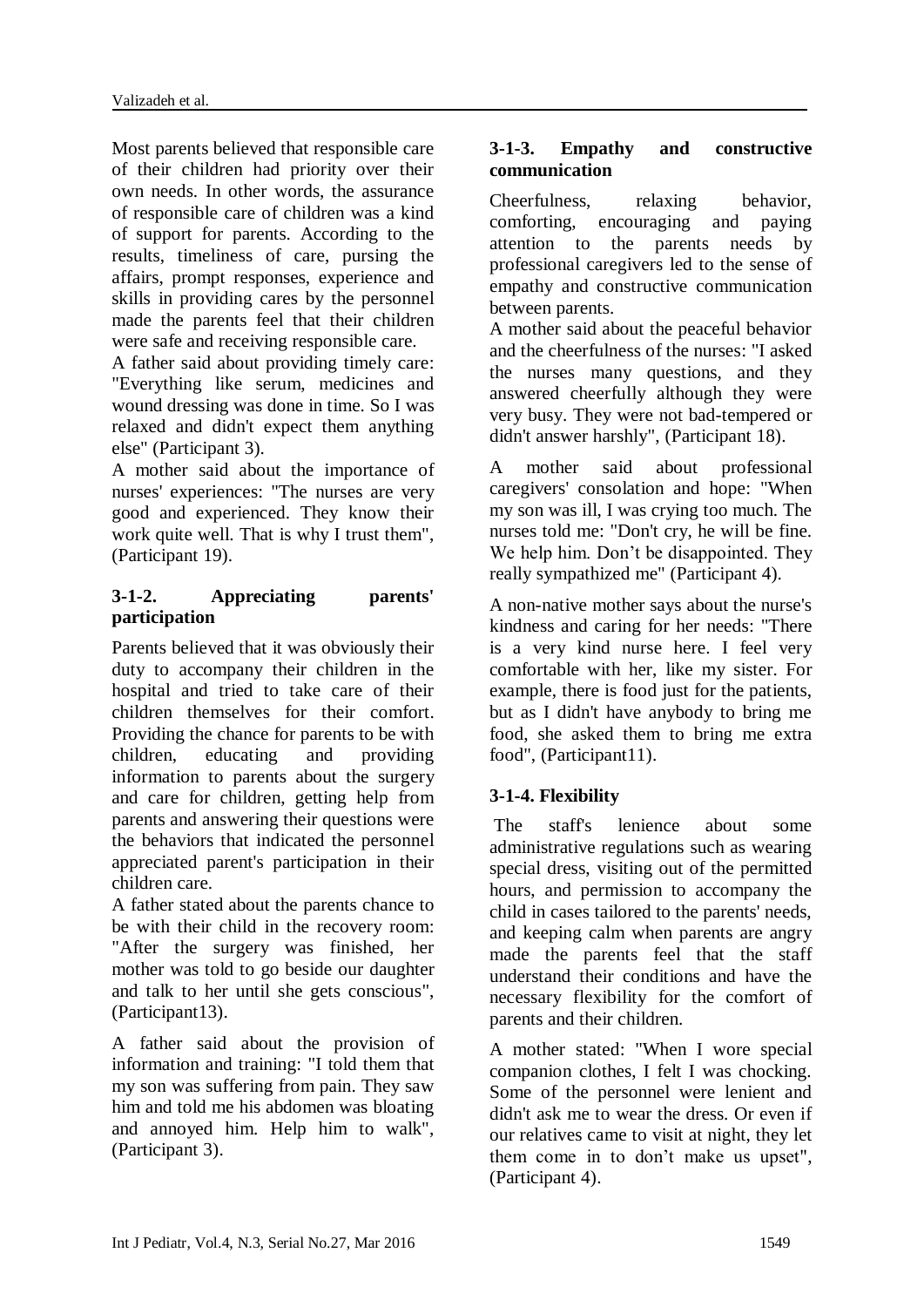A mother whose son was hospitalized in the intensive care unit the first two days after the surgery said: "The patients do not have any companion in the intensive care unit, but when the nurses found that I was pregnant and I should not be stressed out, they cared for me. They let me stay with my son", (Participant 19).

A mother said about the staff calmness against the parental anger: "When the nurse was moving my son, he screamed and cried. I got very angry and asked her not to do anything and to leave there. Although I talked to her badly, she was very nice and didn't tell me anything", (Participant 20).

# **3-2. Comprehensive support by the family**

Family collaboration and help in making decision, reassurance, providing comfort, and reducing other concerns made parents have a sense of comprehensive support during their children surgery.

# **3-2-1. Help to make decision**

The parents stated that family members had an important role in their decision making and their consent for the child surgery.

A mother stated: "The doctor had told us that the success rate was 50%. My husband said he would prefer to have his child die naturally than to be cut into pieces and then die in front of his eyes. Then my father talked to him and asked him to trust God and not be afraid, and let them do the surgery. Finally he was satisfied", (Participant 11).

Another participant stated: "My sister is a doctor; I called and told her that my daughter had a stomachache. I took her to the hospital and they said it was because of appendicitis. What should I do? She told me if they have diagnosed it as appendicitis she needs to be operated. Don't be afraid, it is not a hard surgery, so

I consented to the surgery", (Participant 16).

# **3-2-2. Reassurance**

Participants stated that the family members tried to raise the spirit of parents and their children through moderating their stress, consolidation and encouragement, phone calls and visiting them in the hospital.

Most participants, especially women reported their spouse presence and companionship as the main factor to keep their spirits. A participant stated: "My husband always was beside me in all difficult moments of my child surgery. My husband himself was unhappy and even crying away from my eyes, but tried to comfort me; he told me not to be worried. Our child would be fine and this lifted my spirit", (Participant 19).

A mother said about the role of family in reassurance and improving the care: "My family is all are around so that I don't need anything, when I see they are thinking about and care of me I feel relaxed, my spirit be lifted and can stand strongly and do my tasks", (Participants 20).

# **3-2-3. Providing comfort**

Participants stated that family members had an important role in providing their comfort by supplying the primary needs of parents and helping to accompany the children and doing their related affairs.

A mother said: "Here there is no food for the companion; those who come to visit bring us food. My sister-in-law brings me food every day. We really bother her", (Participation 4).

A mother said about her family's helping her to relax and do her own affairs, "I was with my daughter two nights in a row. I was really exhausting. My sister stayed with my daughter the whole day and I went home, took a shower and slept. It really helped me", (Participant 5).

# **3-2-4. Reducing other concerns**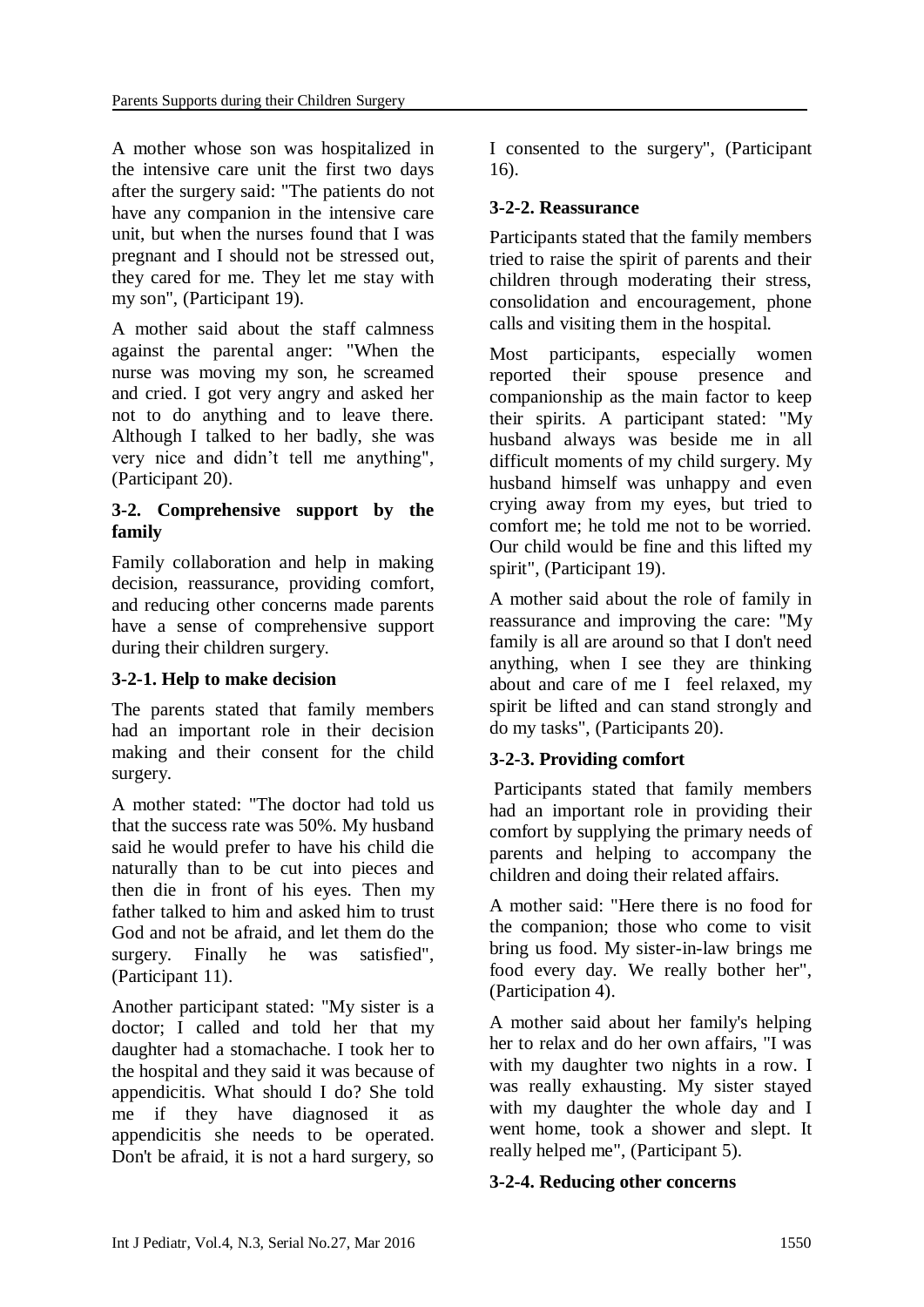Participants stated that family members reduced their concerns and made them feel relaxed by their helps such as taking care of the other children, financial support, and assistance in doing job affairs.

A mother stated: "My other child is now at her uncle's home, his wife is very nice and I really trust her. I sent my daughter there, because I know she is a good mom and provides a good care for my daughter", (Participant 20).

A father said: "I was going to work and my wife was not able to stay much in the hospital, because of our little child. My brother-in-law and my sister's husband helped us. We stayed with my son in turn. My brother-in-law had even deposited money into my bank account. There was really no problem spiritually and financially; family is very effective, you feel they back you", (Participant 14).

# **3-3. Mutual facilitating of peers**

Participants stated that interaction with other parents facilitated their compatibility with the child surgery through dealing with their child problem; tolerate the hardships of staying in hospital and exchange child care experiences.

# **3-3-1. Dealing with the problem**

Interaction with other parents whose children had severe problems or whose very little children were operated made the parents accepts the disease and the surgery of their own children more easily.

A mother stated about accepting the operation of her 12 year-old child: "I didn't like that my son be operated. When I came here I saw a mother whose two-month-old infant had been operated and told me not to be worried ,your son is much older than my child and this encouraged me to accept that my son can bear the surgery", (Participant 20).

A mother said about her child problem in comparison with other children: "I always said why it happened to my son. Then I came here and saw the families whose children had more serious problems than my son's. Then I thanked God and found that my son's problem is nothing special", (Participant18).

# **3-3-2. Tolerate the hardships of staying in hospital**

Parents stated that speaking and socializing with other parents, their assistance to satisfy each other's needs and to take care of the children helped them tolerate the discomfort and hardship of staying in hospital.

Non- native participants, who didn't enjoy the support of their family and relatives due to distance, took more advantage of their peers support to meet their personal needs such as nutrition, rest, and fixing the sense of nostalgia.

A participant stated: "When I came here I was alone, I was feel as a prisoner, then I made friend with another mother, we talked together and helped each other and shared whatever we had; then I was less annoyed", (Participant 4).

A mother said about the mutual assistance of mothers to each other: "When my son sleeps I help other mothers whose children are very little. I feel they get very tired. My roommate also helped me get my kid out of the bed, and walk him. She really helped me", (Participant 9).

# **3-3-3. Exchanging experiences**

Participants stated that parents exchange their experiences with each other to provide better care of children and it made them feel they can get help from someone and mutually to compensate for their help. A mother stated: "The other mothers taught me many things to take better care

of my child. For example the first time I wanted to move my son, my roommate told me to hold him this way (lying in the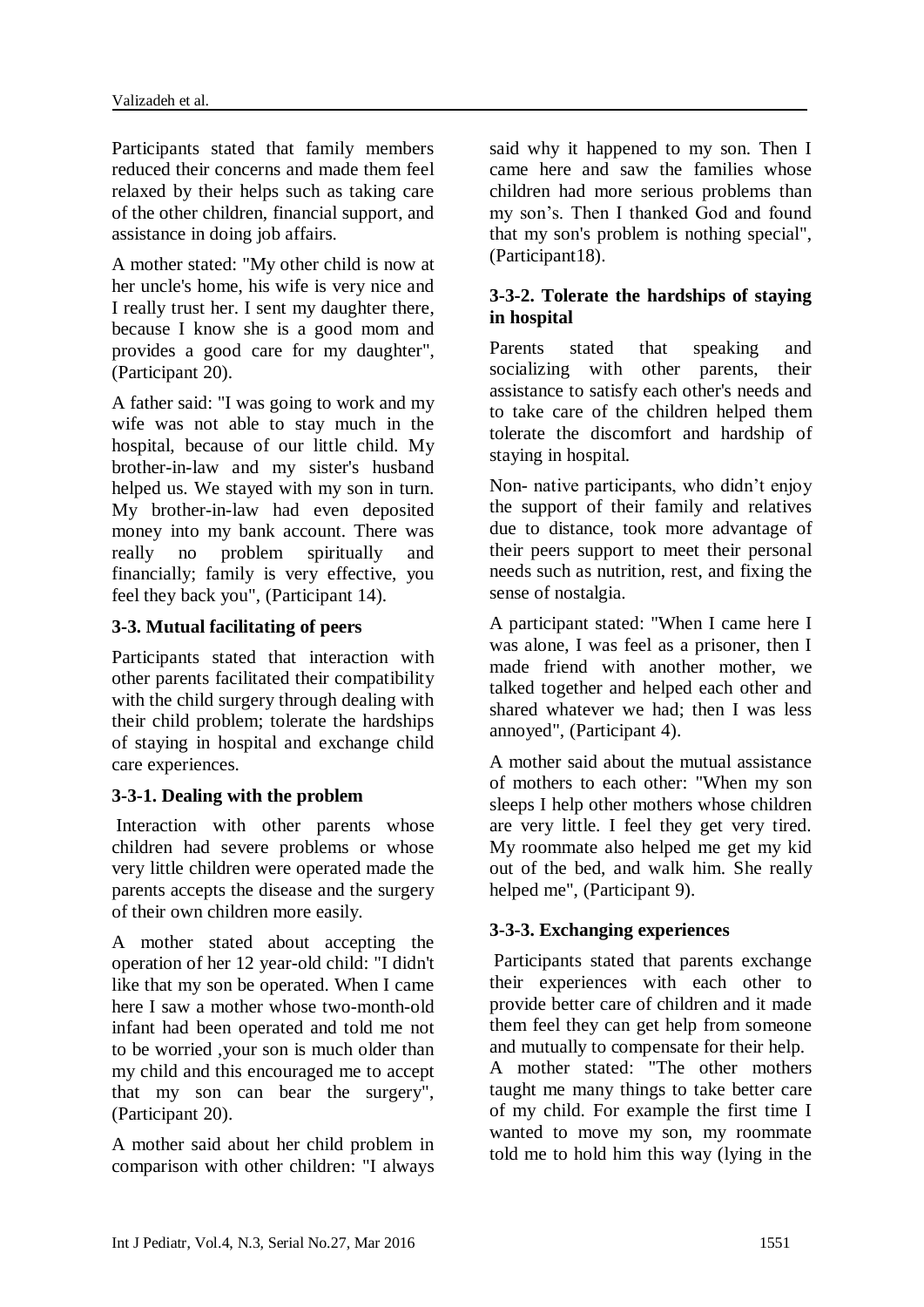arms) so that his wound is not hurt", (Participant 15).

Another mother said about guiding other mothers: "Once my roommate's kid was crying, she shouted at her child. I told her not to shout. Try to entertain her calmly and with policy so that the child won't cry more", (Participant 7).

#### **3-4. Elixir of connecting to God**

According to the participants' experiences the healing and the calming resulting from connection with God and doing religious affairs made them feel they have achieved an elixir which is the healing of all pains and feel the sense of being supported by the superior power.

# **3-4-1. Calming**

Prayer and trust in God, vows and resort to holy Quran and Ahl al-Bayt (Household of the Prophet) would cause parents feel that their children and they themselves were in the shelter of a superior power that would destine the best for them and make them feel calm and comfortable.

A mother said about the effect of praying when her son was in the surgery room: "I was very upset, anxious, I felt I had nobody except God and Ahl al-Bayt (Household of the Prophet), I prayed a lot, I read holy Quran Verse (Ayat al-Korsi: verse 255 of Surah [Baqarah\)](https://translate.googleusercontent.com/translate_c?depth=1&hl=en&prev=search&rurl=translate.google.com&sl=fa&u=https://fa.wikipedia.org/wiki/%25D8%25A8%25D9%2582%25D8%25B1%25D9%2587&usg=ALkJrhj6zAx0wf0CwrrRIaYfiIMo3cNdfQ), and I sent greeting to the Prophet (Salavat). These made me feel relaxed", (Participant 7).

A mother said about resorting to Ahl al-Bayt (Household of the Prophet): "When they took my son into operating room, I was crying all the time. I begged Imam Hussein to bring back my son. Then I suddenly stopped crying. It seems as if someone told me not to be upset. I felt relieved. After half an hour one of the staff came out of the operating room and told me my son was ok. Now I always say God gave me back my son just for the sake of Imam Hussein", (Participant 11).

# **3-4-2. Healing**

Parents believed that the success of the surgery and saving the children from the risk of disease resulted from their resort and their covenant with God and they felt that God has cured their children. They tried to fulfill their vows (Nazr) as soon as possible.

A mother stated: "I was praying behind the operating room while crying, I sent greetings to the Prophet and did whatever I could, I vowed to be fast for one day. When my daughter came out of the operation room safe I thanked God too much. I was fast yesterday. It was very hard, but I told myself that as God has helped my daughter and she is healthy I must fulfill my vow", (Participant 5).

Another mother said about her demands being met by the help of holy Quran: "I read holy Quran Verse (Ayat al-Korsi: verse 255 of Surah [Baqarah\)](https://translate.googleusercontent.com/translate_c?depth=1&hl=en&prev=search&rurl=translate.google.com&sl=fa&u=https://fa.wikipedia.org/wiki/%25D8%25A8%25D9%2582%25D8%25B1%25D9%2587&usg=ALkJrhj6zAx0wf0CwrrRIaYfiIMo3cNdfQ), for my son who was really helpful. The surgery was done quite well and he became conscious quickly. Thanks God", (Participant 20).

# **4- DISCUSSION**

Parents referred to the presence of a supportive umbrella during their children surgery which is created by personnel beyond-task-orientation performance, family comprehensive support, mutual facilitating of peers and the elixir of connection to God. By spiritual and informational supporting and providing comfort for them these sources enabled parents to take care of their children with peace of mind and play their supportive role for their children quite well.

Parents acknowledged that one of their supportive sources was professional caregivers. Parents paid special attention to the technical aspects of the care given by the personnel. If they found such cares appropriate, the parents were sure about the safety of their children by feeling the sense of receiving responsible care. In the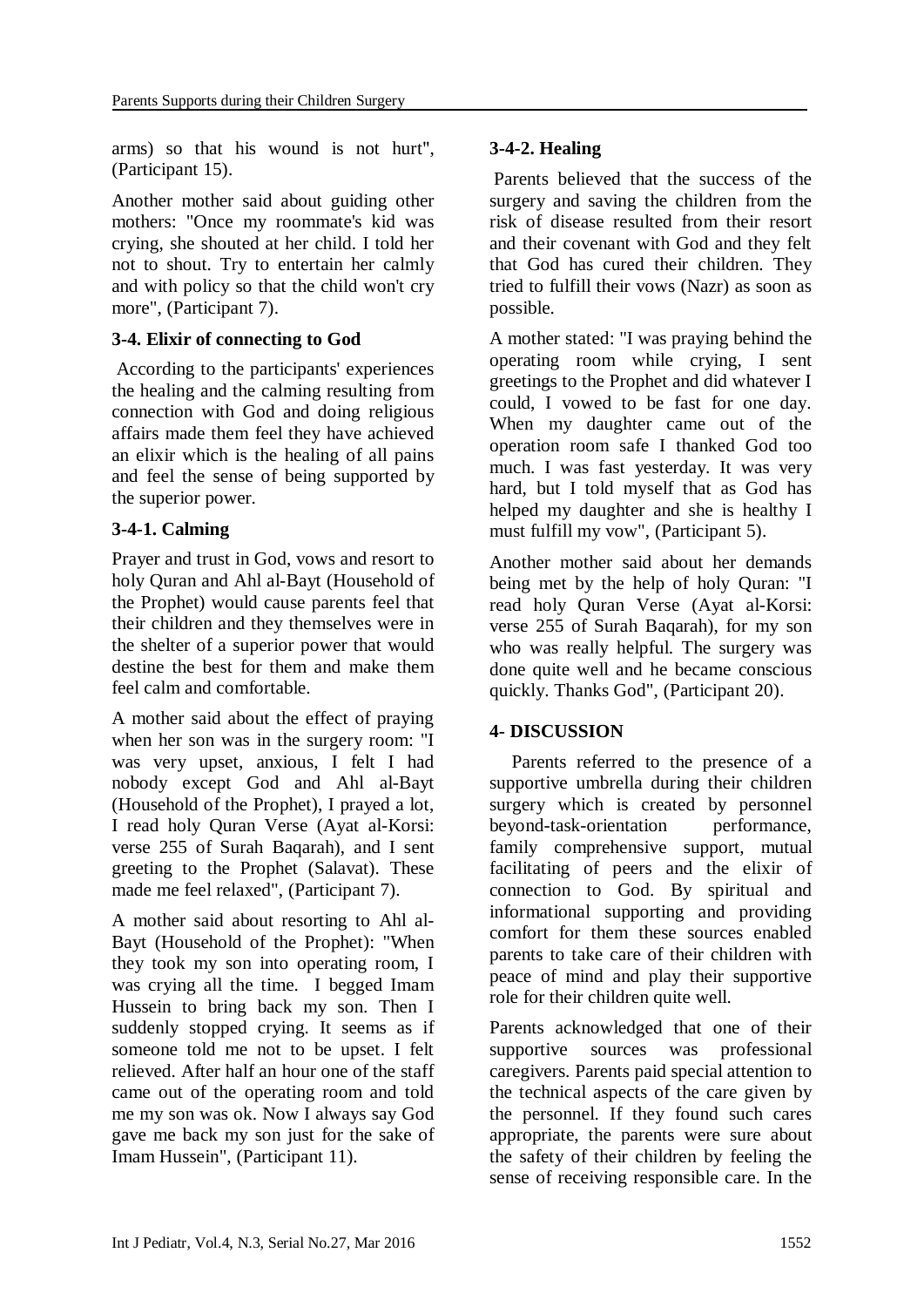study of Danita and Joushua (2013), the nurses caring behaviors were the most effective factors in satisfaction and creation of the sense of security and peace of mind for mothers (22). The study of Salmani et al. (2015) showed that the main concern of the parents in satisfaction with nursing care was the influence of insecurity (23). According to the results, professional caregivers support included emotional and informational aspects. In the study carried out by Olshansky et al. (2015) the parents' needs to information, participation, and support were emphasized for the sense of security and control (12). Informing parents about the surgery procedure, recovery process and pain relief techniques will reduce their anxiety (6) and makes the parents feel they play an important role in their children recovery (24). In fact, nurses by offering necessary resources and information play their supportive role (25) and provide holistic care (24). Parents' information and knowledge also provide introductions for experiencing participation (3). It seems that providing informational support and the possibility of parents' participation in child's care make the sense of being supported and as its result satisfaction to the health care providers.

Professional caregivers' attention to the physical and emotional needs of parents makes them feel the sense of beyond-taskorientation performance of the personnel and receiving humanistic care. Parents see themselves as caregivers not care receivers (26) and therefore may not pay attention to their own needs (27). Despite the fact that parents presence in hospital is incredibly useful and reassuring for children, professional caregivers should support the parents who do not care for their own needs and encourage them to take care of themselves (28, 29). Parents should be encouraged to provide opportunities for their sleep, rest, and exercise as well as to meet the needs of their other children by

using strategies such as entrusting child care to someone else temporarily (29). Empathy and constructive communication are the other components of feeling the sense of professional caregivers' support in this study. Effective communication can lead to increased satisfaction and better acceptance of caring recommendations (30). Therefore, clinical nurses must show their kindness and empathy when communicating and providing care, so that parents understand it which enhances confidence. Confidence is the factor that helps parents to follow medical recommendations (12). Parents perception of being supported and cared by professional caregivers and paying attention to features such as empathy, constructive communication and flexibility towards parents indicate that in addition to technical abilities, artistic aspects of care are also important from the parents points of view. Although the parents tended to endure any hardship for the sake of their children recovery, when the caregivers paid attention to their needs the parents felt that they were emotionally supported by them. Therefore, the staff should accept that such cares have equal and even more values than technical cares for providing family centered care.

Comprehensive support of parents by the family and relatives was reported as one of the most important supportive sources during their children surgery. The need for coordination of mass of information at a time when parents may experience intense feelings and decide about surgery is often hard and stressful for them. In addition, emergency surgery makes parents not have enough time to make decision (31). Therefore, in cases when parents are unable to make decisions professional caregivers can identifying key and important individuals in family members and relatives to help parents make the right and timely decisions. In this study, the majority of mothers stated that the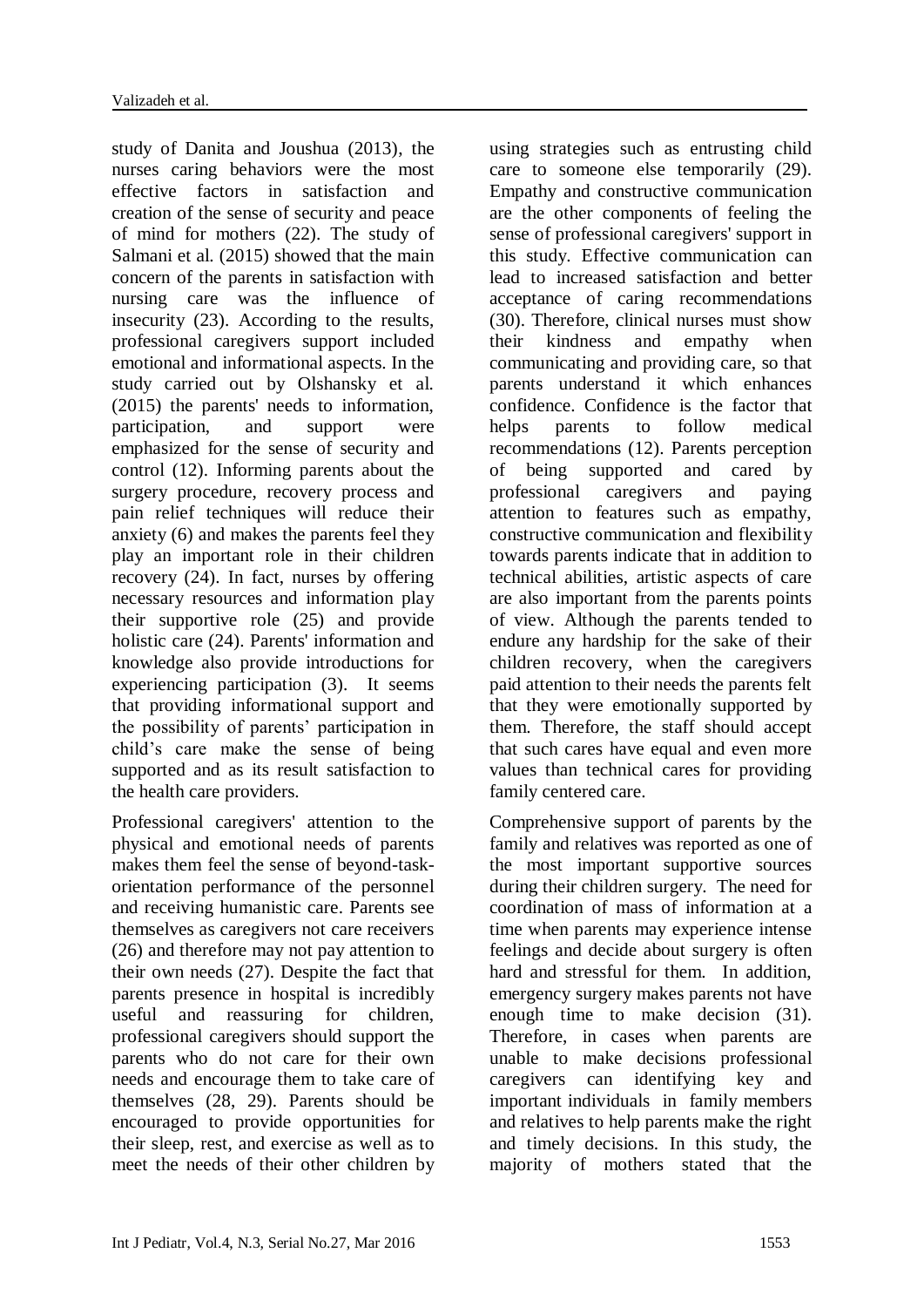presence of their spouses was one of the most important supportive sources to boost their spirit. Andersson et al. (2012) concluded that both parents should be given the opportunity to be beside their child together and support each other. Parents believe that the support received from the nurse is not enough and can never replace parental support for each other. The presence of the other parent is essential for emotional supporting and regaining a sense of control and security, so that they can show their support for their children in the best possible way (3). Thus it is necessary to provide the possibility of the parents' presence together beside their child for enhancing their sense of being supported. Communication with nuclear and expanded family was still one of the ways to look for emotional support. Moreover, the participation of expanded family members can provide an appropriate opportunity for the health care providers to teach necessary instructions to the other caregivers of children (32). Therefore, it is essential for the professional caregivers not to restrict the presence and participation of other family members beside the children and their parent and to identify and train the individuals who would participate in child care at home.

In this study, parents support by the family and relatives had also other aspects such as assisting parents to do their physical needs as well as their job affairs. In Iranian culture people are deeply attached to traditions, and there are strong emotional relationships among family members. This makes Iranians feel more committed to their relatives (33). This traditional structure makes the family relationships a supportive source not only for the patients, but also for their family (20). The reason of such findings in addition to strong emotional relationships between the members of Iranian families might be due to fewer activities of social and supportive institutions for patients' families. In fact, the comprehensive support of the family and relatives is a compensatory and alternative source for the supportive defects of social institutions, health professionals and organizations.

Participants stated that interaction with the other parents whose children were hospitalized and their mutual support facilitated their compatibility with the child surgery and influenced their feeling well. Peer support is a kind of informal, flexible, non-hierarchical, and non-medical social support (34). Mothers compare their children with other children in the ward and when they see other children with similar problems their anxiety decrease, and make them being hopeful that their children get better. They also try to resolve their problems and doubts by asking the other mothers some questions (4). Peer support is the important source of emotional and informative support; parents are willing to share their experiences and they seek for information through social networks like family, friends, and peers (12) as much as they seek for information and guidance of professional people (35). Therefore, peer support can be a complement for the guidance and supports of professional caregivers and can partly overlap with them and absent of conflicts should be assured in this regard (36). In the study conducted by Olshansky et al. (2015), the parents stated that the information they received through their social network about the risks, side effects, and suggestion for the use of pain killers were in conflict with the information they received from health caregivers (12). Therefore, consulting with and getting help from social network might have negative aspects too, and this raises the need for more supervision and direction by healthcare providers. That is, the professional caregivers need to control parents support and interaction to some extent, so that the information and skills be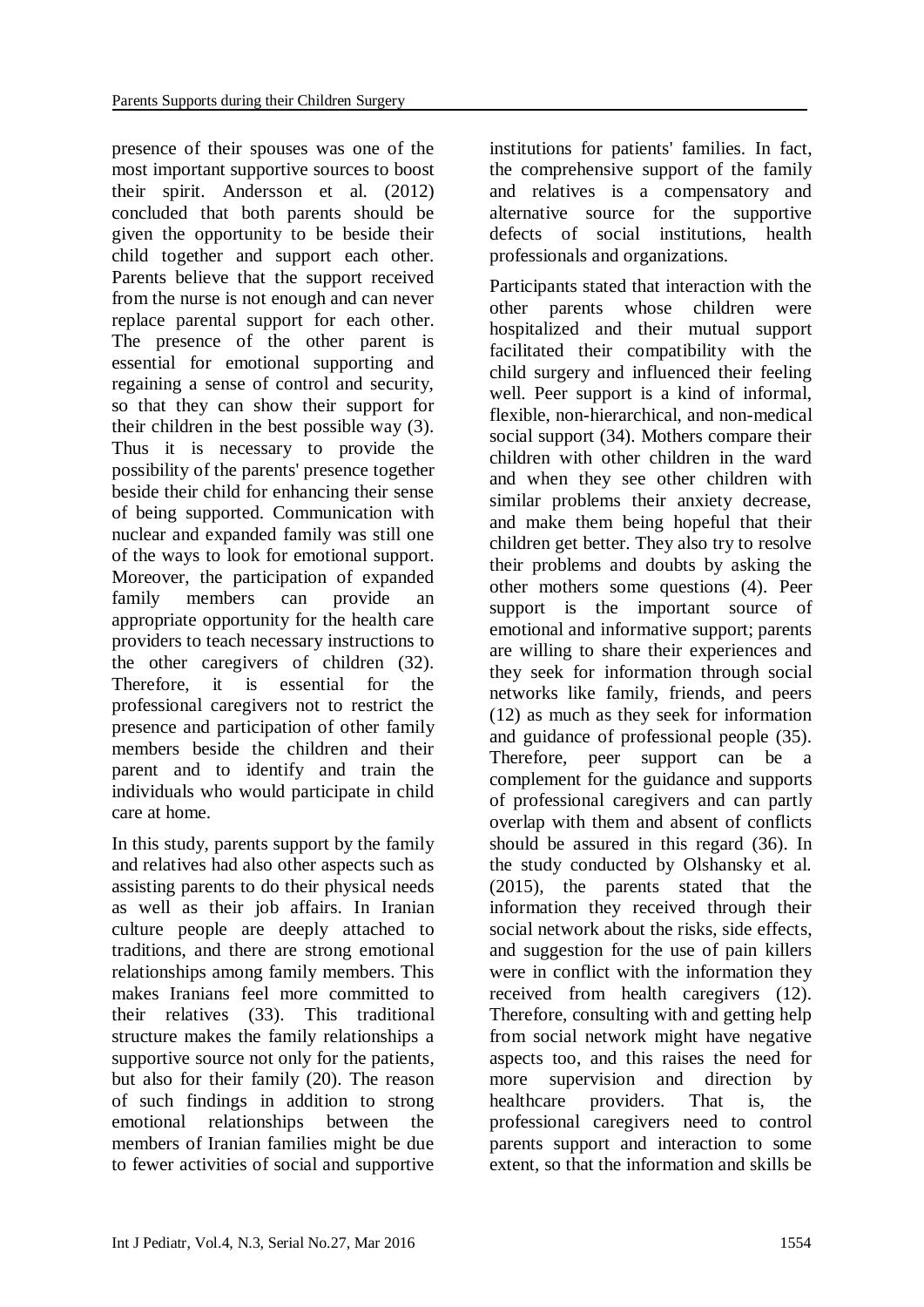exchanged between parents properly and accurately. According to the participants experiences, calming and healing resulting from trust and belief in God's support and performing religious rituals make parents feel that a superior power is supporting them and their children. In the study carried out by Martinez and Torregosa (2014), mothers reported the contact with a superior being through praying and social support of the members of the church as the ways to cope with the stress during their children surgery (32). In the study conducted by Campbell et al. (2009) the participants considered God as a source of pain relief (37). Spirituality and spiritual wellbeing are among the predictors of human health and provide important information within a holistic approach about health needs and abilities of individuals to cope with stress and necessary interventions to deal with health crises (38). Given the predominance and efficiency of spiritual and religious support perceived by parents, the health professionals need to pay more attention to the religious and divine beliefs of parents and use them to enhance their supportive and care giving programs.

# **4-1. Limitation**

Fewer number of men in the study due to lack of their presence in the pediatric wards may limit the generalizability of the results for men.

# **5- CONCLUSION**

Parents perceived the caregivers beyond-task-orientation performance, comprehensive support by the family, mutual facilitating by the peers and finally, the elixir of connection to God as a supportive umbrella during their children surgery. Health caregivers can encourage parents to receive support from their social network to reduce some part of parents caring burden. Moreover, health caregivers can get help from these sources to enhance their own supportive role. Since the supports made by other sources sometimes interfere with the roles of professional personnel, it is necessary for the professional caregivers to be aware of supportive sources of parents and to supervise and direct their support in order to ensure the suitability of such support.

# **6-CONFLICT OF INTEREST:** None.

#### **7-ACKNOWLEDGMENTS**

This article was derived from a PhD dissertation in nursing at JundiShapur University of Medical Sciences (Ahvaz, Iran). We are grateful to the participants for their valuable time and cooperation in expressing their experiences.

#### **8-REFERENCES**

1. Gooding JS, Cooper LG, Blaine AI, Franck LS, Howse JL, Berns SD. Family support and family-centered care in the neonatal intensive care unit: Origins, advances, impact. Seminars in Perinatology 2011; 35(1), 20-8.

2. Hallstrom I, Runesson I, Elander G. Observed parental needs during their child's hospitalization. J Pediatr Nurs 2002; 17(2):140-8.

3. Andersson L, Johansson I, Almerudosterberg S. Parents' experiences of their child's first unaesthetic in day surgery. British Journal of Nursing 2012; 21(20): 1204- 10.

4. Shivananda M, Bhaduri A, Jain AG, Kumar V, Sethi S. The experiences of mothers of pediatric surgery children: A Qualitative Analysis. Journal of Pediatric Nursing 2008; 23(6):479-89.

5. Shields L; Kristensson-Hallström I. We have needs, too: Parental needs during a child's hospitalisation. Online Brazilian Journal of Nursing 2004;3(3):3-16.

6. Hug M, Tonz M, Kaiser G. Parental stress in paediatric day-case surgery. Pediatric Surgery International 2005; 21: 94-9.

7. Esteve R, Marquina-Aponte V, Ramírez-Maestre C. Postoperative pain in children: Association between anxiety sensitivity,pain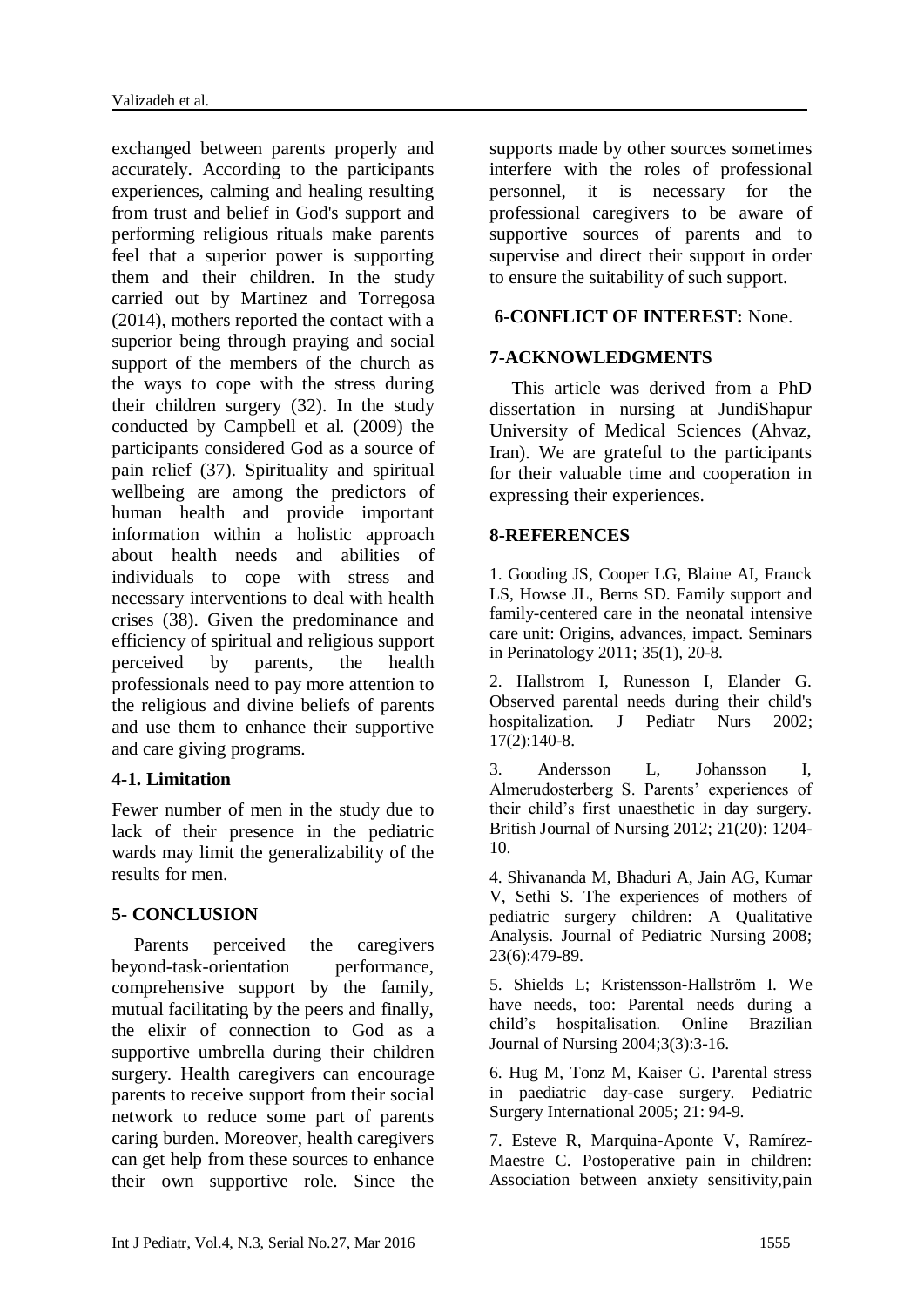catastrophizing, and female caregivers' responses to children's pain. Journal of Pain 2013;15: 157–68.

8. Shaw RJ, DeMaso DR. Clinical Manual of PediatricPsychosomatic Medicine: Mental Health Consultation with Physically ill Children and Adolescents. Washington, DC: AmericanPsychiatricPublishing;2006.

9. Melnyk BM. Intervention studies involving parents of hospitalized young children: An analysis of the past and future recommendations. Journal of Pediatric Nursing 2000;15 (1): 4-13.

10. Fortier MA, Del Rosario AM, Martin SR, Kain ZN. Perioperative anxiety in children. Pediatric Anesthesia2010; 20:318–22.

11. Fortier MA, Del Rosario A M, Rosenbaum A, Kain ZN. Beyond pain: predictors of postoperative maladaptive behavior change in children. Pediatric Anesthesia 2010; 20: 445–53.

12. Olshansky E, Zender R, Kain ZN, Rosales A, Guadarrama J, Fortier MA. Hispanic parents' experiences of the process of caring for a child undergoing routine surgery: A focus on pain and pain management. Journal for Specialists in Pediatric Nursing 2015[;](http://onlinelibrary.wiley.com/doi/10.1111/jspn.2015.20.issue-3/issuetoc) [20\(3\):](http://onlinelibrary.wiley.com/doi/10.1111/jspn.2015.20.issue-3/issuetoc)165–77.

13. He HG ,Vehvilainen- Julkunen K, Po lkki T, Pietila AM. Chinese parents' perception of support received and recommendations regarding children's postoperative pain management. International Journal of Nursing Practice 2010; 16: 254–61.

14. Butzlaff AL. Family members prior to surgery: Exploring stress, anxiety, family functioning and perceived support. Available from Dissertation Abstracts Online With Digital Dissertations (ProQuest) (2005). Available from: http://proquest.umi.com/pqdweb?did=9324012 21&sid=1&Fmt=2&clientId=48026&RQT=30 9&VName=PQD.

15. Aein F, Alhani F, Mohammadi E, Kazemnejad A. Parental participation and mismanagement: A qualitative study of child care in Iran. Nurs Health Sci 2009; 11(3): 221- 27.

16. Yu DSE, Lee DTF, Woo J. Psychometric testing of the Chinese version of the medical outcomes study social support survey. Res Nurs Health 2004; 27: 135-43.

17. Ghabeli F, Moheb N, Hosseini-Nasab SD. Effect of toys and preoperative visit on reducing children's anxiety and their parents before surgery and satisfaction with the treatment process. Journal of Caring Sciences 2014; 3(1): 21–8.

18. Hallstrom I, Runeson I, Elander G. An observational study of the level at which parents participate in decisions during their child's hospitalization. Nurs Ethics 2002; 9(2):202-14.

19. Tuna T, Unalan H. Quality of life of primary caregivers of children with cerebral palsy. Deve Med Child Neurol 2007; 46(9): 647-49.

20. Sadeghi T, Nayeri ND, Abbaszadeh A. Iranian families' experience of receiving support during their patients' surgical process: Qualitative study. The Journal of Nursing Research 2014; 22(4): 268-74.

21. Graneheim U, Lundman B. Qualitative content analysis in nursing research: Concepts, procedures and measures t o achieve trustworthiness. Nurs Educ Today 2004; 24: 105-12.

22. Danita RP, Joushua F. Nurse caring: A review of literature. Int J Nurs Stud 2013; 2:  $40-5$ .

23. Salmani N, Abbaszadeh A, Rassouli M, Hasanvand Sh. The process of satisfication with nursing care in parents of hospitalised children: A grounded theory study. Int J Pediatr 2015; 3(2.3):1021-32.

24. Wigert H, Dellenmark MB, Bry K. Strenght and weaknesses of parent–staff communicatin in the NICU: a survey assessment. BMC Pediatr 2013; 13: 1-14.

25. Latour JM, van Goudoever JB, Hazelzet JA. Parent satisfaction in the pediatric ICU. Pediatr Clin North Am 2008; 55: 779-90.

26. Li W, Lopez V, Lee I. Psychoeducational preparation of children for surgery: the importance of parental involvement. Patient Educ Couns 2007;65: 34 - 41.